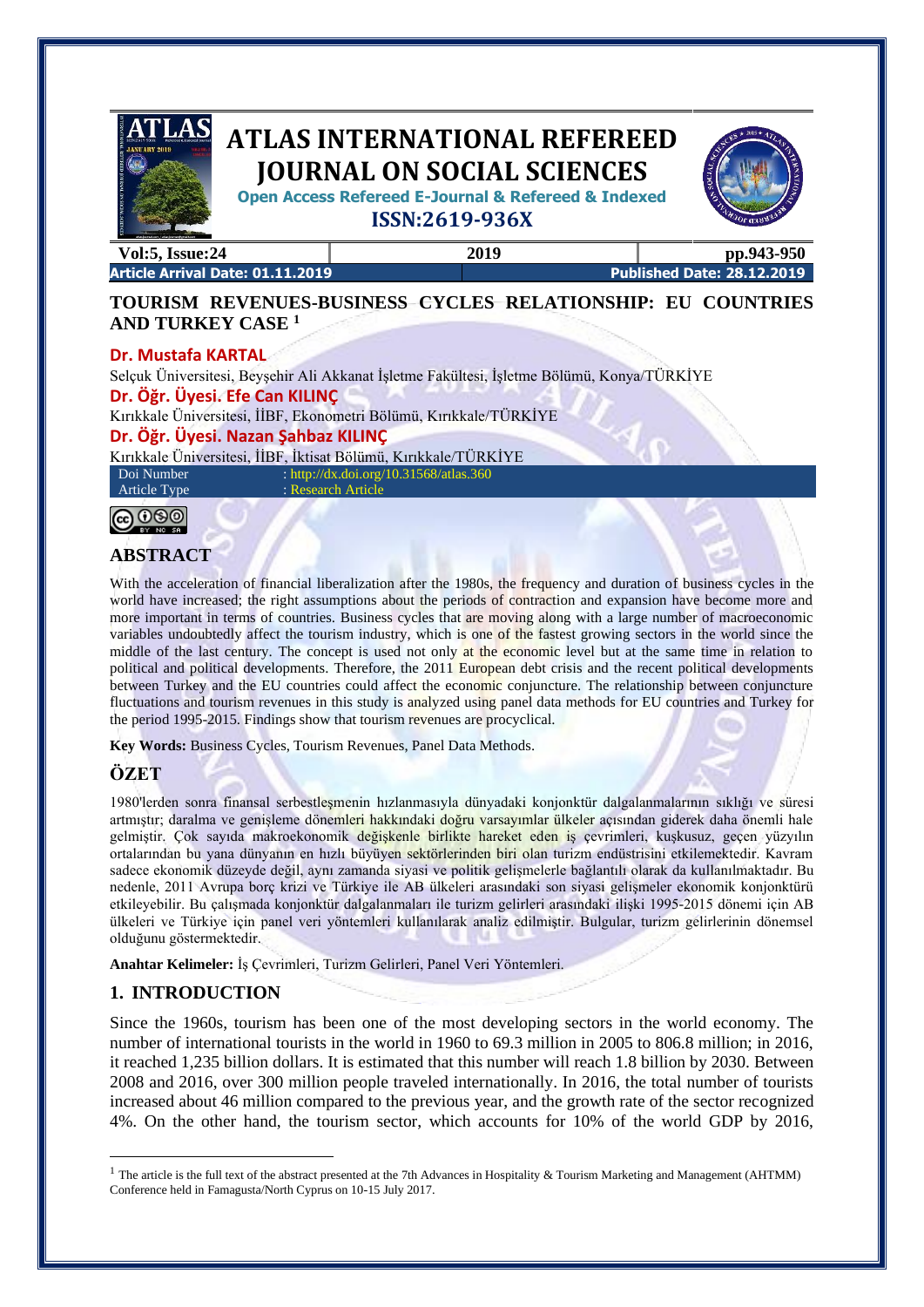provides directly employment one out of every ten persons. In addition, while the sector contributed \$ 1.5 trillion in total exports, the share of sector in total exports is 7%; the share in total service exports is 30%. The fact that of the stated sector has recently improved over the average has gradually increased its importance in the economy (UNWTO, 2016: 11-12). When we look at tourism statistics of Turkey, it is seen that similar developments seem to have been experienced. While the number of tourists coming to Turkey in 1990 was 5,389 million, this number increased to 21,125 million in 2005 and to 25,352 million in 2016. At the same time, the share of tourism sector in Turkey's national income rised to 6.2% in 2015 and then decreased to 2.6% in 2016. Furthermore, according to the data of the year 2016; Total income ratio of tourism revenues was 15.5%. On the other hand, when it is thought that Turkey has 55,996 billion dollars foreign trade deficit in 2016 and at the same time 22,107 billion dollars in tourism income, Turkey has met 39.48% of its current deficit through tourism incomes (TÜRSAB, 2017).

As well as providing foreign exchange inflows to countries, the tourism sector has positive effects on macro variables such as unemployment and balance of payments. When considering the contributions to the economy; the tourism sector is considered one of the sectors that countries should focus on in their economic growth and development strategies (Bahar and Bozkurt, 2010: 256). In this context, important investments aimed at tourism sector in Turkey have been passed on; various incentive policies have been put into practice in order to stimulate the sector. However, when we compare the number of tourists in Turkey and the tourism income with developed tourism countries, it is seen that tourism in Turkey is not developed sufficiently. In this context, it is necessary to analyze of factors affecting tourism so that the number of tourists and tourism incomes can be increased, and the right policies must be passed on in the light of the results obtained (Özcan et al., 2015: 364).

Factors affecting tourism; economic, social, psychological and political dealt with under four headings. In this context, prices of tourist goods and services, expendable income level, education level, population structure, religious belief and political attitudes of countries are among the main factors affecting tourism (Oktayer, 2007: 18-23). Although the effects of these factors on tourism addressed in many studies, business cycle and tourism relations was not handled too much. In this study, relationship between business cycke and tourism incomes is analyzed using panel data methods for EU countries and Turkey for the period 1995-2015.

## **2. TOURISM INDICATORS**

According to the World Tourism Organization data; In 2016, 50% of total tourists to Europe, 25% to Asia Pacific, 16% to America, 5% to Africa and 4% to Middle East prefered. On the other hand, the countries that attract the most tourists in the world in 2015 were France (84.5 million), USA (77.5 million), Spain (68.5 million), China (856.9 million) and Italy (50.7 million). The countries that make the most tourism expenditures in the year 2016 were China (261 billion dollars), USA (122 billion dollars), Germany (81 billion dollars), England (64 billion dollars) and France (41 billion dollars) (UNWTO, 2016: 12-13). Table 1 shows the total number of tourists and tourism incomes in the world and Turkey in the period 1995-2017.

| <b>Tourist Numbers</b><br><b>Years</b> |             |               | <b>Tourism Incomes</b> |                |  |
|----------------------------------------|-------------|---------------|------------------------|----------------|--|
|                                        | World       | <b>Turkey</b> | World                  | <b>Turkey</b>  |  |
| 1995                                   | 523.909.597 | 7.083.000     | 484.904.998.823        | 4.957.000.000  |  |
| 1996                                   | 554.551.599 | 7.966.000     | 523.745.248.945        | 5.650.000.000  |  |
| 1997                                   | 584.304.845 | 9.040.000     | 524.846.762.212        | 7.002.000.000  |  |
| 1998                                   | 602.247.338 | 8.960.000     | 528.513.876.580        | 7.177.000.000  |  |
| 1999                                   | 627.207.865 | 6.893.000     | 552.230.539.377        | 5.203.000.000  |  |
| 2000                                   | 677.386.990 | 9.586.000     | 570.988.410.933        | 7.636.000.000  |  |
| 2001                                   | 678.246.238 | 10.783.000    | 562.232.181.294        | 10.067.000.000 |  |
| 2002                                   | 698.431.588 | 12.790.000    | 588.750.384.848        | 11.901.000.000 |  |
| 2003                                   | 689.071.739 | 13.341.000    | 646.413.409.181        | 13.203.000.000 |  |
| 2004                                   | 761.468.261 | 16.826.000    | 769.414.432.084        | 15.888.000.000 |  |
| 2005                                   | 808.774.225 | 20.273,000    | 816.987.861.687        | 20.760.000.000 |  |
| 2006                                   | 857.088.655 | 18.916.000    | 883.266.088.225        | 19.137.000.000 |  |

**Table 1.** Tourism Statistics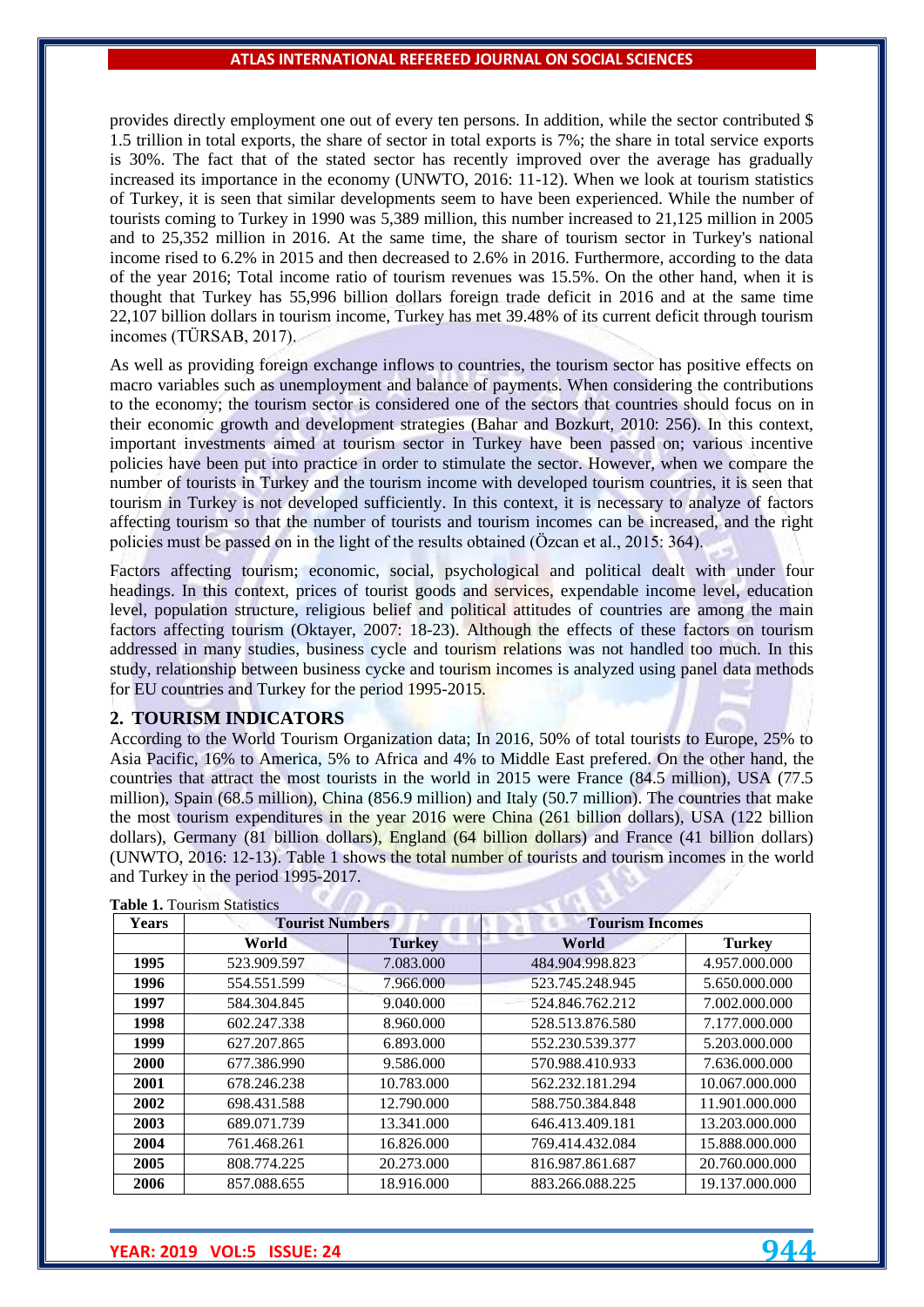| 2007        | 920.175.482   | 26.122.000 | 1.022.579.969.985 | 21.662.000.000 |
|-------------|---------------|------------|-------------------|----------------|
| 2008        | 936.360.913   | 29.792.000 | 1.122.335.856.625 | 26.446.000.000 |
| 2009        | 897.533.848   | 30.187.000 | 1.010.312.995.705 | 26.331.000.000 |
| <b>2010</b> | 956.372.260   | 31.364.000 | 1.098.725.788.456 | 26.318.000.000 |
| 2011        | 997.555.261   | 34.654.000 | 1.230.969.387.878 | 30.302.000.000 |
| 2012        | 1.054.602.152 | 35.698.000 | 1.286.529.311.039 | 31.566.000.000 |
| 2013        | 1.106.732.072 | 37.795.000 | 1.380.259.380.181 | 36.192.000.000 |
| 2014        | 1.159.450.156 | 39.811.000 | 1.453.293.534.873 | 38.855.000.000 |
| 2015        | 1.206.215.744 | 39.478.000 | 1.402.811.742.082 | 35.597.000.000 |
| 2016        | 1.250.467.517 | 30.289.000 | 1.422.150.366.234 | 26.788.000.000 |
| 2017        | 1.341.456.974 | 37.601.000 | 1.525.677.407.603 | 31.870.000.000 |
|             |               |            |                   |                |

**Source:** World Bank, 2017.

Change between 1995-2017 year in number of arrival in the world and Turkey is shown in Figure 1.

**Figure 1:** Number of Arrival in the World and Turkey



Change between 1995-2017 year in tourism revenue in the world and Turkey is shown in Figure 2.



**Figure 2:** Tourism Income in the World and Turkey

**Source:** World Bank, 2019.

As seen in Figure 1 and 2, tourist numbers and tourism revenues are generally in an increasing trend both in the world and in Turkey. Additionally, according to the data of the year 2015; Turkey ranked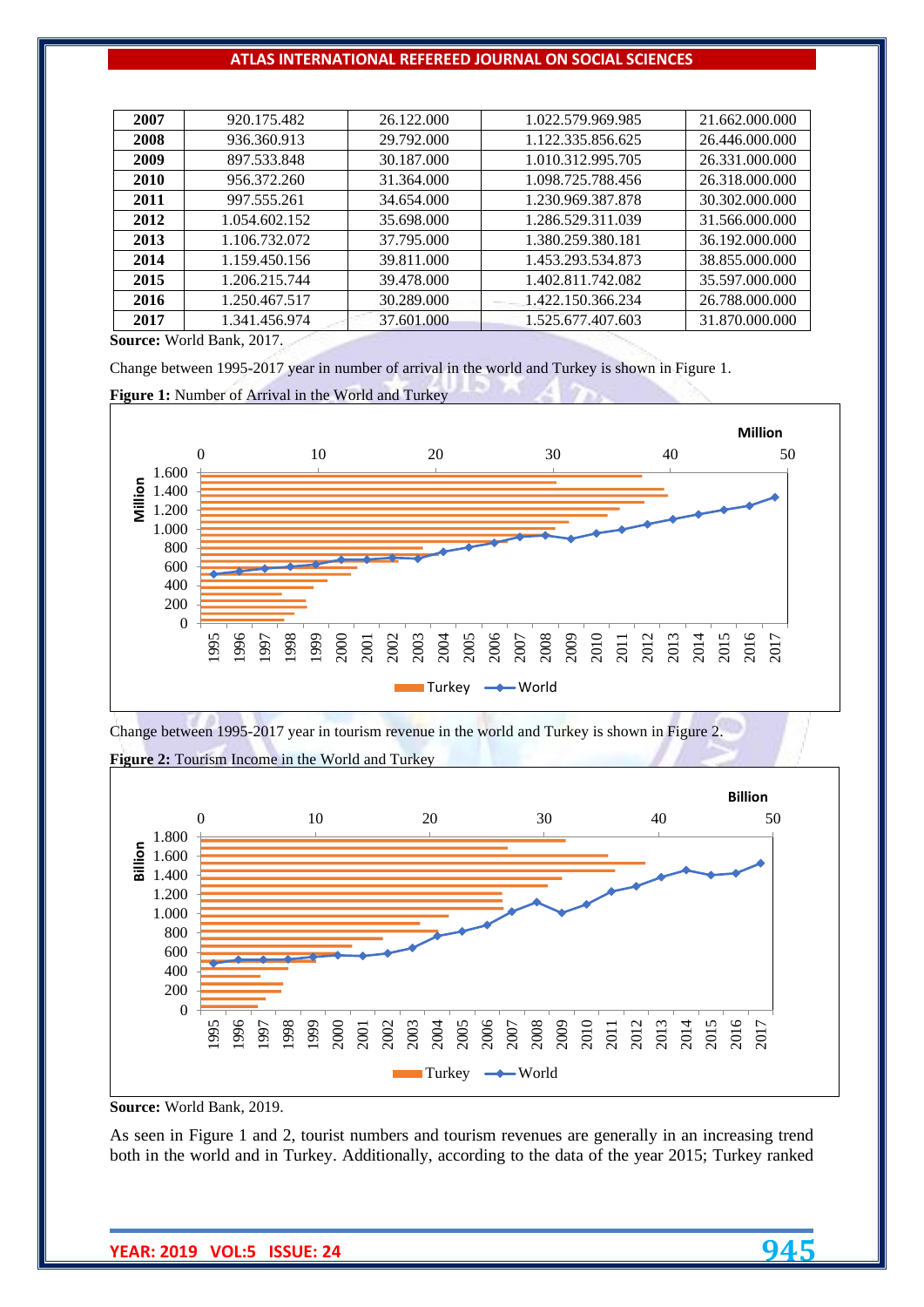6th in the world in terms of number of tourists and 12th in terms of tourism income. When considered potential that Turkey has, it is clear that these numbers can be further increased.

#### **3. LITERATURE REVIEW**

The industrial revolution first appeared in England and then spread to the whole world. After this period technological innovations have gained momentum and this has led to a rapid increase in economic activity, especially in the level of production (Allen, 2006: 1; Selvi, 2012: 197). Thus, after the industrial revolution, the business cycles to be experienced in the economy have begun to gain more importance in terms of countries. Moreover, after the 1970s, economic effects of business cycle due to the globalization movement have begun to be discussed more in the literature.

It is assumed that business cycle are composed of four phases; welfare, decline, collapse and expansion (Parasız and Bildirici, 2014: 16). While the mentioned fluctuations have had important effects on the country's economies, these effects can reach more serious dimensions especially during the decline and collapse phases. Tourism, which is included in the international services section under the current account, leads to an increase in national income, that is, economic growth with the export channel leads to an increase in national income, that is, economic growth through export (Yamak et al., 2012: 205). In this context, business cycles are a fact that tourism sector will also affect. But direction and intensity of this effect is a matter of debate. In the literature, while generally studies about the relationship between economic growth and the tourism sector have been made; the tourism impact of cyclical fluctuations has not been tackle too much. The results obtained from studies performed in the relevant area are summarized in Table 2.

| <b>Authors</b>                      | <b>Empirical</b><br><b>Method</b>                  | Period    | <b>Country</b>                                              | <b>Results</b>                                                                                                                                                                   |
|-------------------------------------|----------------------------------------------------|-----------|-------------------------------------------------------------|----------------------------------------------------------------------------------------------------------------------------------------------------------------------------------|
| Formica ve<br><b>Uysal</b> (1996)   |                                                    |           | Italy                                                       | It is stated that the economic stagnation in<br>1992 affected the tourism sector negatively.                                                                                     |
| Wong (1997)                         | Durbin-Watson<br>Testi                             | 1975-1995 | <b>Hong Kong</b>                                            | The results show the importance of business<br>cycle in influencing tourism behaviors.                                                                                           |
| Guizzardi ve<br>Mazzocchi<br>(2010) | Yapısal Kırılmalı<br>Zaman Serisi                  | 1985-2004 | Italy                                                       | Business cycles are one of the factors that<br>influence tourism demand.                                                                                                         |
| Narayan<br>(2011)                   | Autoregressive<br><b>Distributed Lag</b><br>(ARDL) | 1976-2004 | Australia                                                   | Bidirectional<br>causality<br>relation<br>between<br>business cycles and growth and tourism<br>expenditures is found.                                                            |
| Mayers ve<br>Jackman<br>(2011)      | Granger<br>Nedensellik<br>Analizi                  | 1966-2009 | <b>Barbados</b>                                             | Business cycles are one of the variables that<br>determine tourism demand.                                                                                                       |
| Smeral<br>(2012)                    | Zamanla Değişen<br>Parametre<br>Yaklaşımı          | 1977-2011 | Canada.<br>Australia, Japan<br>and Selected EU<br>countries | <b>Business</b><br>cycles are among the<br>factors<br>expenditures<br>affecting<br>export<br>towards<br>tourism.                                                                 |
| Canova ve<br>Dallari (2013)         | VAR modeli                                         | 2006-2010 | Cyprus,<br>Morocco, Syria,<br>Tunusia and<br>Turkey         | Moving from samples selected countries;<br>business cycles affect tourism demand.                                                                                                |
| Merida vd.<br>(2013)                | Granger<br>Nedensellik<br>Analizi                  | 1980-2013 | Spain                                                       | Until 1994, while causality has been found<br>from economic growth towards tourism; after<br>1999 the relationship between variables<br>became bi-directional.                   |
| Özcan vd.<br>(2015)                 | Markov Rejim<br>Değişimi Modeli                    | 1990-2014 | Turkey                                                      | Tourism moves in two different regimes. It<br>was found that the number of tourists stayed<br>relatively higher compared to the contraction<br>regime in the enlargement regime. |

**Table 2.** Business Cycle and Tourism Sector in the Literature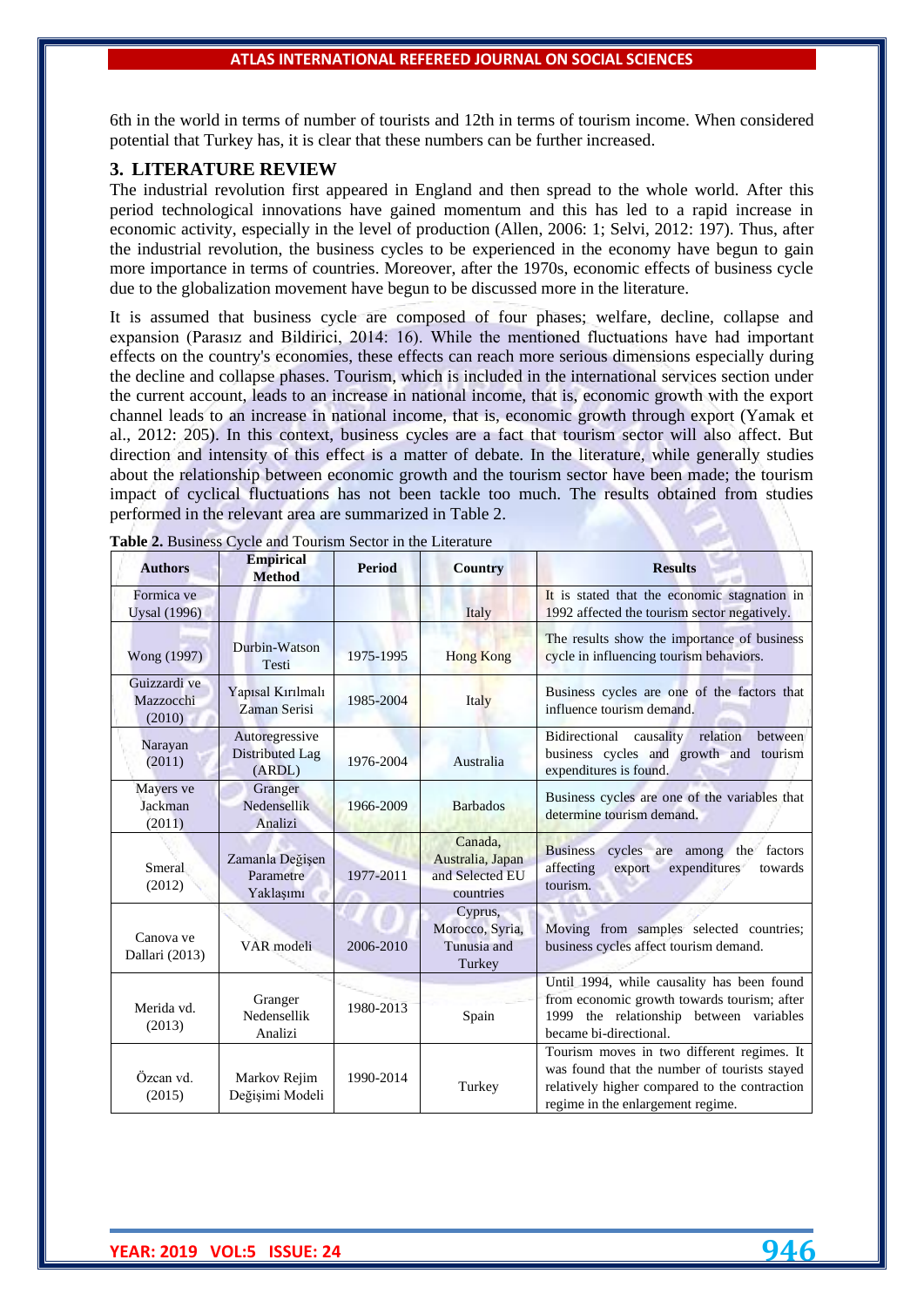## **4. DATA, METHOD AND APPLICATION**

The variables used in this study, which examines the relationship between tourism revenues and business cycles, are presented in Table 3. As can be seen in Table, variables used in analyzes are international tourism revenues and GDP values. Both variables are used in logarithmic form. GDP values are decomposed into components in terms of trend-cycle (trend deviations) using the Hodrick-Prescott (HP, 1997) filter and as suggested by Stock and Watson (1999), cycle component is used to represent business cycles.

**Table 3.** Variables

|                          | International tourism receipts are expenditures by international inbound visitors, including        |
|--------------------------|-----------------------------------------------------------------------------------------------------|
|                          | payments to national carriers for international transport. These receipts include any other         |
|                          | prepayment made for goods or services received in the destination country. They also may include    |
| <b>International</b>     | receipts from same-day visitors, except when these are important enough to justify separate         |
| <b>Tourism, Receipts</b> | classification. For some countries they do not include receipts for passenger transport items. Data |
|                          | are in current U.S. dollars.                                                                        |
|                          | GDP, within the borders of country, is defined as total value of the final goods and services       |
|                          | produced by both the citizens of that country and the other countries. In calculation of GDP, three |
| <b>GDP</b>               | different techniques are used; spending, income, and production. GDP is accepted as the most        |
|                          | important indicator of economic growth in the literature of economics. Data are in current U.S.     |
|                          | dollars.                                                                                            |

**Source:** WorldBank (2017b). World Development Indicators, http://databank.worldbank.org/data/home.aspx (Access Date: 02.06.2017).

The relationship between tourism revenues and business cycles will first be investigated whether there is cross-section dependency between the series. In the case of cross-section dependency, the stability of the series will be analyzed by second generation unit root tests. After stationarity analysis, the Panel Auto Regressive Distrubuted Lag Model (ARDL) model will be applied.

The Panel ARDL method was used in examining the relationship between tourism revenues and conjuncture fluctuations.business cycles. The ARDL method has been proposed by Pesaran, Shin and Smith (1999). The most important advantage of this method is that it does not need to be all variables to be used in practice  $I(1)$  as in the cointegration analysis.

ARDL model can be formulated as follows:

$$
\Delta(m-p)_t = a_t + \sum_{j=1}^{p-1} \psi_j \Delta(m-p)_{t-j} + \sum_{j=0}^{q-1} \alpha_{1j} \Delta y_{t-j} + \sum_{j=0}^{q2-1} \alpha_{2j} \Delta i_{t-j}^s + \sum_{j=0}^{q3-1} \alpha_{3j} \Delta i_{t-j}^l
$$
  
+ 
$$
\sum_{j=0}^{q4-1} \alpha_{4j} \Delta \pi_{t-j} + \gamma_0 (m-p)_{t-1} + \gamma_1 y_{t-1} + \gamma_2 i_{t-1}^s + \gamma_3 i_{t-1}^l + \gamma_4 \pi_{t-1} + u_t
$$

In equation, γi represent long-run parameters and ψj and aij the short run dynamic coefficients of the model. ut, is uncorrelated with the lagged endogenous and exogenous regressors and the first differences of the exogenous regressors and their lags (Belke and Czudaj, 2010: 16-17).

According to the results of cross-section dependence tests (Breusch-Pagan LM and Pesaran CD) are presened in Table 4, both variables are cross-section dependent. Therefore, it is necessary to use second-generation unit root tests that produce consistent results in the case of cross-section dependency

| <b>TESTS/VARIABLES</b>          | LNTR             | <b>LNBC</b> | <b>TESTS/VARIABLES</b>          | <b>LNTR</b>      |
|---------------------------------|------------------|-------------|---------------------------------|------------------|
|                                 | <b>Statistic</b> | Prob.       |                                 | <b>Statistic</b> |
| <b>Breusch-Pagan LM</b>         | 6293.637         | 0.0000      | <b>Breusch-Pagan LM</b>         | 6293.637         |
| Pesaran scaled LM               | 205.5979         | 0.0000      | Pesaran scaled LM               | 205.5979         |
| <b>Bias-corrected scaled LM</b> | 204.8729         | 0.0000      | <b>Bias-corrected scaled LM</b> | 204.8729         |
| Pesaran CD                      | 78.12743         | 0.0000      | <b>Pesaran CD</b>               | 78.12743         |

**Table 4.** Cross-Section Dependence Test

Null hypothesis: No cross-section dependence (correlation)

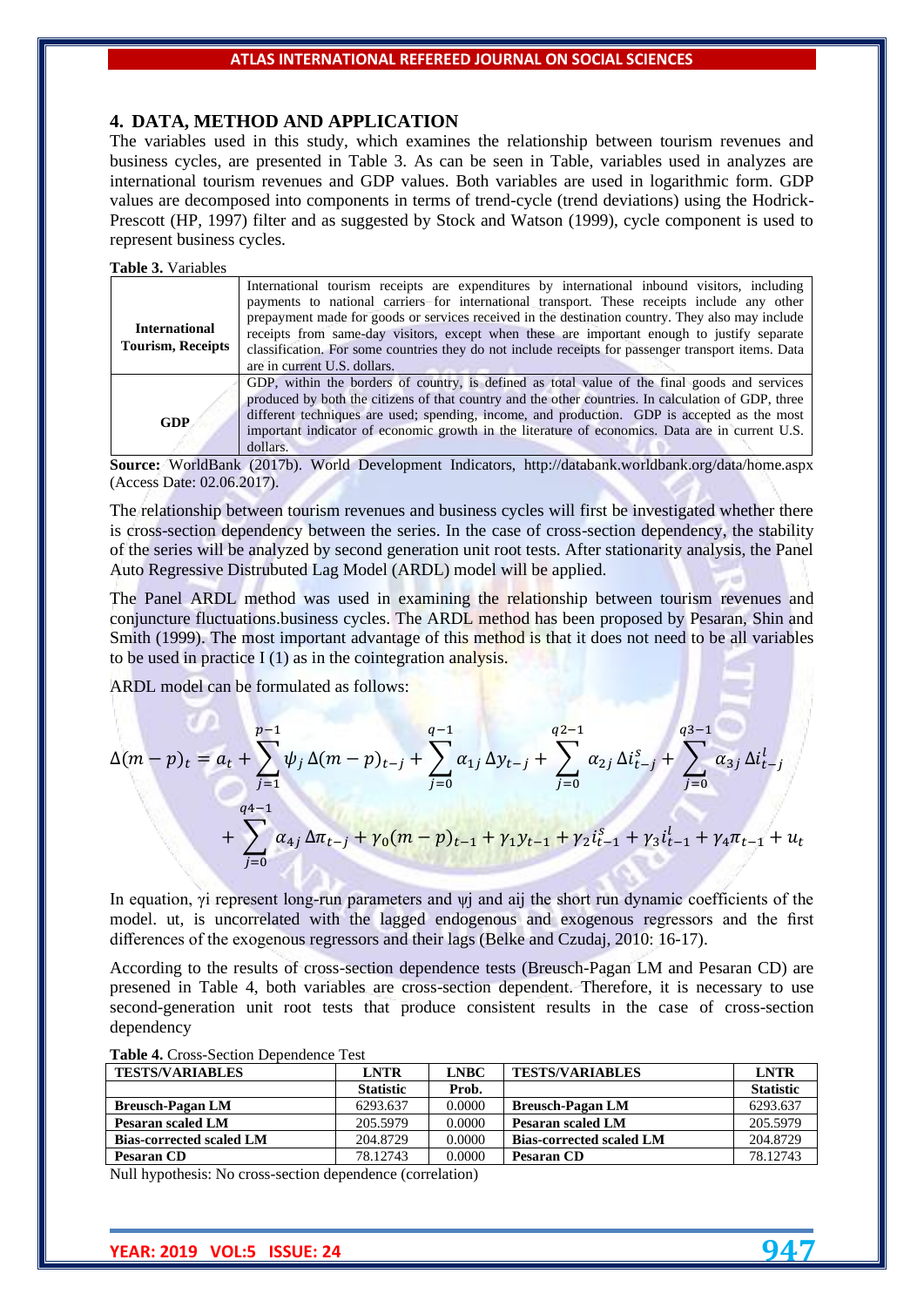In the study, a test developed by Pesaran (2007) from second generation unit root tests was used. Accorng to Peseran CIPS test results are summarized in Table 5, while the variable LNBC was stationary, the LNTR variable was not stable. LNTR variable has been made stable by taking first differences.

|                 |                | Specification without trend |                          |          | <b>Specification with trend</b> |
|-----------------|----------------|-----------------------------|--------------------------|----------|---------------------------------|
| <b>Variable</b> | lags           | Zt-bar                      | p-value                  | Zt-bar   | p-value                         |
|                 | 0              | $-3.188$                    | 0.001                    | $-1.762$ | 0.039                           |
|                 |                | $-2.895$                    | 0.002                    | $-0.812$ | 0.208                           |
| <b>LNTR</b>     | $\mathbf{2}$   | $-3.881$                    | 0.001                    | $-2.320$ | 0.010                           |
|                 | 3              | $-1.322$                    | 0.093                    | $-0.404$ | 0.343                           |
|                 | 0              | $-10.610$                   | 0.000                    | $-6.732$ | 0.000                           |
|                 |                | $-8.586$                    | 0.000                    | $-4.442$ | 0.000                           |
| <b>LNBC</b>     | $\overline{2}$ | $-6.422$                    | 0.000                    | $-2.117$ | 0.017                           |
|                 | 3              | $-4.269$                    | 0.000                    | $-1.918$ | 0.028                           |
|                 |                |                             | <b>First Differences</b> |          |                                 |
|                 | $\mathbf{0}$   | $-12.444$                   | 0.000                    | $-9.979$ | 0.000                           |
|                 |                | $-6.564$                    | 0.000                    | $-5.880$ | 0.000                           |
| <b>DLNTR</b>    | $\overline{2}$ | $-4.056$                    | 0.000                    | $-2.313$ | 0.010                           |
|                 | 3              | $-2.752$                    | 0.003                    | $-2.423$ | 0.008                           |

**Table 5.** Pesaran (2007) Panel Unit Root test (CIPS)

Null for CIPS test: series is I(1). CIPS test assumes cross-section dependence is in form of a single unobserved common factor.

After the unit root analyzes, the relationship between tourism revenues and business cycles is estimated using the panel ARDL model and the findings are presented in Table 6. The long and short term coefficient of LNBC is positive and statistically significant. We know from macroeconomis literature, in terms of cycle movement, a variable can act as procyclical, countercyclical or acyclical. If the business cycles variable is positively related to a variable, it indicates that this variable is moving in a conjuncture direction (procyclical). In other words, the positive correlation of a variable with the cycle suggests that this variable increases during the expansion period and decreases during the contraction period. Findings show that tourism revenues increased during the expansion periods and decreased during the contraction periods. On the other hand, the error correction parameter, which indicates the rate of short-term imbalances to long-term balance, is also negative and statistically significant. In line with this situation, approximately 63% of imbalances in a period will be recovered in the next period and will be approached to the long-run equilibrium. It can be said that the speed of convergence is less than 2 years. For unit effects; the coefficients of error correction parameters of all European countries except for Finland, France, Romania and Slovenia are significant. Along with that, the coefficients of error correction parameter of candidate country Turkey is significant. All findings show that, during periods when economic activity slows down, due to decrease in income levels, there is also a decline in tourism revenues of countries.

| Table 6. Panel ARDL Results (Dependent Variable: D(LNTR), Selected Model: ARDL (4, 4) |  |  |  |  |
|---------------------------------------------------------------------------------------|--|--|--|--|
|---------------------------------------------------------------------------------------|--|--|--|--|

| <b>Variable</b>  | <b>Coefficient</b> | <b>Std. Error</b>         | t-Statistic | Prob.* |
|------------------|--------------------|---------------------------|-------------|--------|
|                  |                    | <b>Long Run Equation</b>  |             |        |
| <b>LNBC</b>      | 0.031973           | 0.004637                  | 6.895189    | 0.0000 |
|                  |                    | <b>Short Run Equation</b> |             |        |
| <b>COINTEO01</b> | $-0.633857$        | 0.077549                  | $-8.173672$ | 0.0000 |
| $D(LNTR(-1))$    | 0.205069           | 0.078978                  | 2.596549    | 0.0099 |
| $D(LNTR(-2))$    | $-0.017553$        | 0.067012                  | $-0.261940$ | 0.7935 |
| $D(LNTR(-3))$    | 0.116018           | 0.069322                  | 1.673618    | 0.0952 |
| D(LNBC)          | 0.298014           | 0.089721                  | 3.321554    | 0.0010 |
| $D(LNBC(-1))$    | 0.219996           | 0.095680                  | 2.299293    | 0.0221 |
| $D(LNBC(-2))$    | 0.134509           | 0.063692                  | 2.111869    | 0.0355 |
| $D(LNBC(-3))$    | 0.142569           | 0.046567                  | 3.061571    | 0.0024 |
|                  | 13.76598           | 1.643137                  | 8.377866    | 0.0000 |
| @TREND           | 0.037907           | 0.007176                  | 5.282571    | 0.0000 |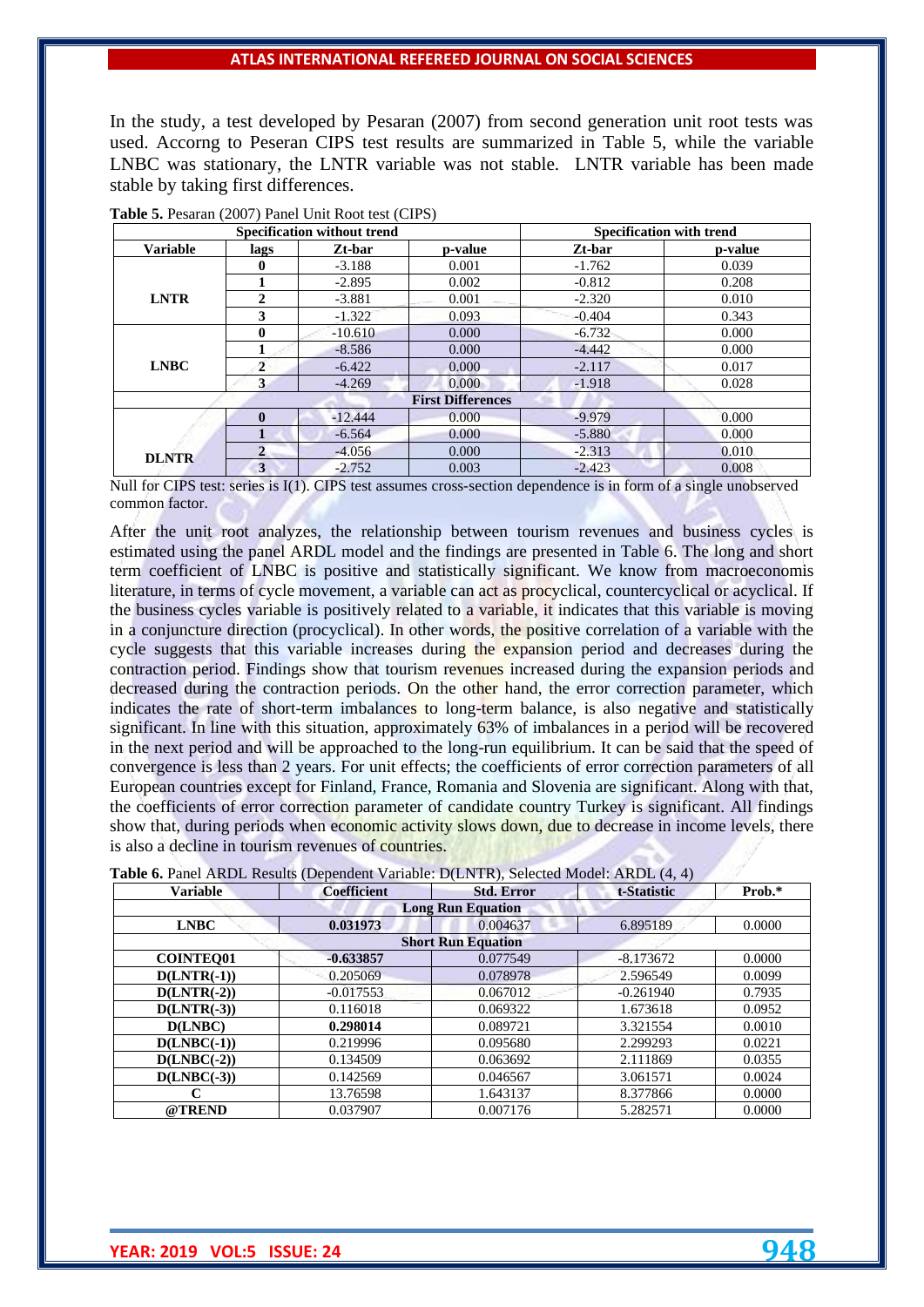## **5. CONCLUSION**

In this study which examines the relationship between business cycle and tourism incomes, findings show that tourism revenues are procyclical. Therefore, it is predicted that tourism incomes will also decrease in periods when economic recession is taking place in Turkey. In this context, continuity in economic growth is crucial in terms of increasing tourism revenues. On the other hand, that taking into account the solution proposals mentioned below will be able to provide useful results in terms of the development of solution policies to the existing problems with the tourism sector:

- $\checkmark$  The realization of inclusive and sustainable growth,
- $\checkmark$  Diversification and correct pricing of tourism products,
- $\checkmark$  Increasing of quality,
- $\checkmark$  Resolution of political and social issues, especially like terror,
- $\checkmark$  Increasing of advertising and promotional activities.

## **REFERENCES**

Allen, R. C. (2006). *The British Industrial Revolution in Global Perspective: How Commerce Created The Industrial Revolution and Modern Economic Growth*. <https://www.nuffield.ox.ac.uk/users/allen/unpublished/econinvent-3.pdf> (Access Date: 01.06.2017)

Ay, A., Kartal, M., & Arslan, A. (2015). Tourism-Led Economic Growth Hypothesis: An Application on Turkey . *The Journal of International Social Research* , 816-825.

Bahar, O., & Bozkurt, K. (2010). Gelişmekte Olan Ülkelerde Turizm-Ekonomik Büyüme İlişkisi: Dinamik Panel Veri Analizi. *Anatolia: Turizm Araştırmaları Dergisi* , 255-265.

Belke, A., & Czudaj, R. (2010). Is Euro Area Money Demand (Still) Stable? Cointegrated VAR versus Single Equation Techniques. https://www.econstor.eu/bitstream/10419/37011/1/621191248.pdf (Access Date: 02.06.2017)

Canova, F., & Dallari, P. (2013). How important is tourism for the international transmission of cyclical fluctuations? Evidence from the Mediterranean. *European Central Bank Working Paper Series*, No. 1553.

Formica, S., & Uysal, M. (1996). The Revitalization of Italy as a Tourist Destination. *Tourism Management* , 323-331.

Guizzardi, A., & Mazzocchi, M. (2010). Tourism Demand for Italy and Business Cycle . *Tourism Management* , 367-377.

Gülbahar, O. (2009). 1990'lardan Günümüze Türkiye'de Kitle Turizminin Gelişimi ve Alternatif Yönelimler. *Süleyman Demirel Üniversitesi İİBF Dergisi* , 151-177.

Mayers, S.-A., & Jackman, M. (No. 38880). Investigating the Business Cycle Properties of Tourist Flows to Barbados. *MPRA Working Paper* .

Merida, A., Carmona, M., Golpe, A. A., & Iglesias, J. (2013). Tourism and business cycles in Spain. Causality and structural breaks. <http://encuentros.alde.es/anteriores/xviieea/trabajos/m/pdf/181.pdf> (Access Date: 25.06.2017)

Narayan, P. K. (2011). Are Shocks to Tourism Transitory at Business Cycle Horizons? *Applied Economics* , 2071-2077.